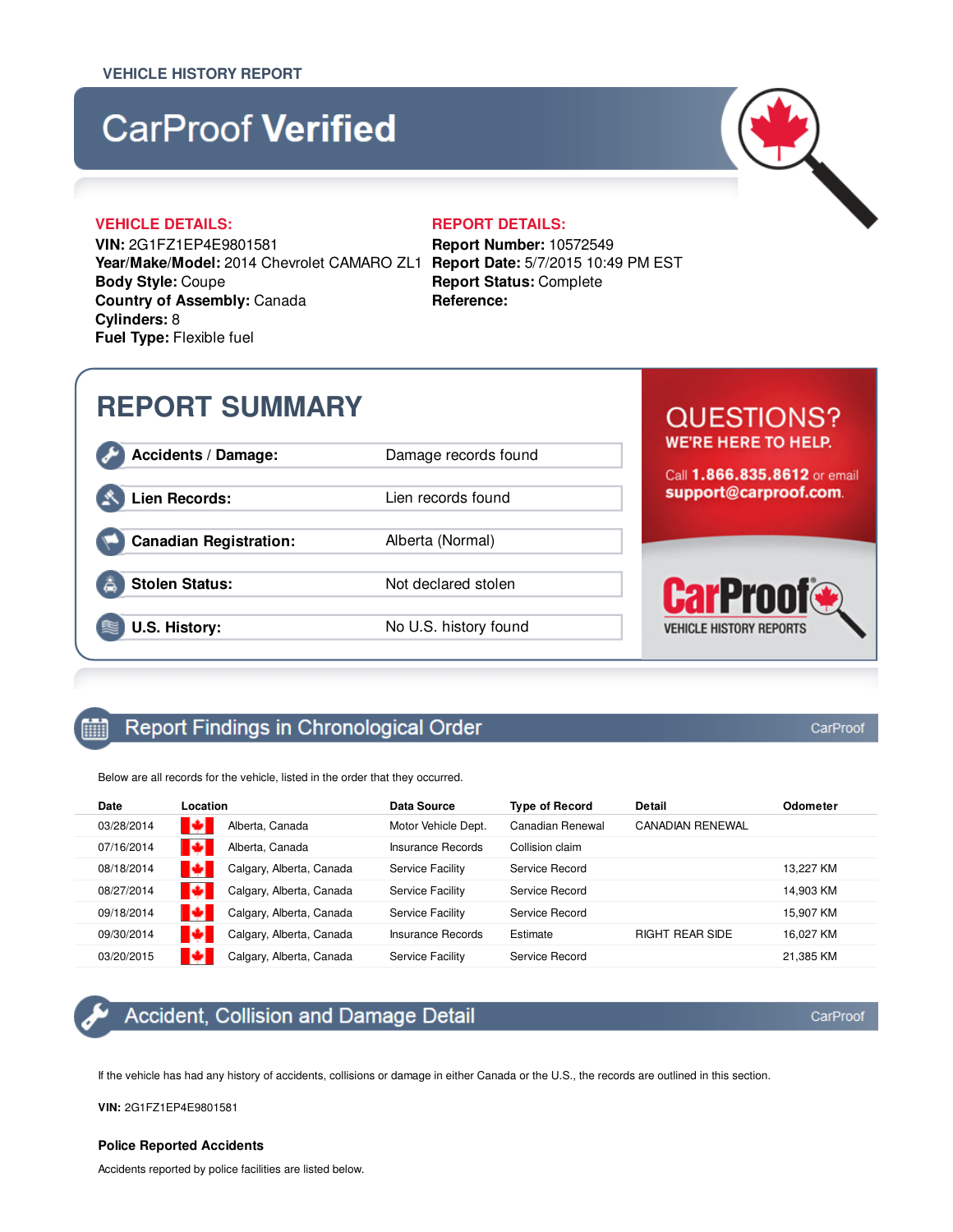| Incident Date Incident Location                                                                                                                                                                                                | <b>Type of Record</b> | Detail |
|--------------------------------------------------------------------------------------------------------------------------------------------------------------------------------------------------------------------------------|-----------------------|--------|
| the contract of the contract of the contract of the contract of the contract of the contract of the contract of the contract of the contract of the contract of the contract of the contract of the contract of the contract o |                       |        |

No police reported accidents found

#### **Accident/Damage Estimates**

Accident estimate records are generated by collision estimating facilities from the process of estimating the amount and extent of damage to a vehicle. Estimates in some cases have associated insurance claims.

| <b>Incident Date</b> | <b>Estimate Location</b>        | <b>Estimate Date</b> | <b>Type of Record</b> | Detail                     | Amount | Odometer  |
|----------------------|---------------------------------|----------------------|-----------------------|----------------------------|--------|-----------|
| 07/16/2014           | <b>Calgary, Alberta, Canada</b> | 09/30/2014           | Estimate              | RIGHT REAR SIDE \$1.990.00 |        | 16.027 KM |
|                      |                                 |                      |                       |                            |        |           |

#### **Insurance Claims**

The insurance claims identified in this report do not include any medical pay-outs, damage to other vehicles, damage to property, towing, rental cars, or any other incidental damages.

| <b>Incident Date</b> | <b>Incident Location</b> | Tvpe of Record  | Detail | Amount     | Odometer |
|----------------------|--------------------------|-----------------|--------|------------|----------|
| 07/16/2014           | IØ.<br>Alberta, Canada   | Collision claim |        | \$1.454.00 |          |

#### **Other Damage Records**

Any other damage records found are listed below.

| <b>Incident Date</b>          | Incident Location | Tvne of Record | Detail | .lometer |
|-------------------------------|-------------------|----------------|--------|----------|
| No other damage records found |                   |                |        |          |



## Lien Status

This section outlines a summary of any enforceable security interests (liens) on the vehicle in Canada. If a lien is found, further details will appear below the chart, as well as contact information for the regional office to contact for more information.

| <b>Province</b>          | Lien                      |
|--------------------------|---------------------------|
| Alberta                  | <b>FOUND</b>              |
| <b>British Columbia</b>  | No enforceable lien found |
| Manitoba                 | No enforceable lien found |
| New Brunswick            | No enforceable lien found |
| Newfoundland             | No enforceable lien found |
| Nova Scotia              | No enforceable lien found |
| Northwest Territories    | No enforceable lien found |
| Nunavut                  | No enforceable lien found |
| Ontario                  | No enforceable lien found |
| Prince Edward Island     | No enforceable lien found |
| Quebec                   | No enforceable lien found |
| Saskatchewan             | No enforceable lien found |
| <b>Yukon Territories</b> | No enforceable lien found |



### **CarProof Canadian Lien Guarantee**

Our search results accurately reflect the government records of each database in Canada at the time the search request is made. If for some reason our search report fails to accurately reflect the Canadian enforceable lien status of a vehicle at the time of the search, CarProof will reimburse the party that purchased the report and relied on it to their detriment to a maximum amount of (1) the value of the car (2) the value of the lien (3) Five Thousand Dollars Canadian (\$5,000.00), whichever is lower.

# **Canadian Registration**

CarProof

CarProof

This section details where in Canada the vehicle is now or has ever been registered, as well as the status (Inspection Required, Normal, Non-repairable, Rebuilt, Salvage, Stolen) of the vehicle in those jurisdictions.

| <b>Jurisdiction</b>     | <b>Branding</b> | <b>Detail</b>                                                    |
|-------------------------|-----------------|------------------------------------------------------------------|
| Alberta                 | <b>NORMAL</b>   | This vehicle has been registered as Normal in this jurisdiction. |
| <b>British Columbia</b> | Not found       |                                                                  |
| Manitoba                | Not found       |                                                                  |
| New Brunswick           | Not found       |                                                                  |
| Newfoundland            | Not found       |                                                                  |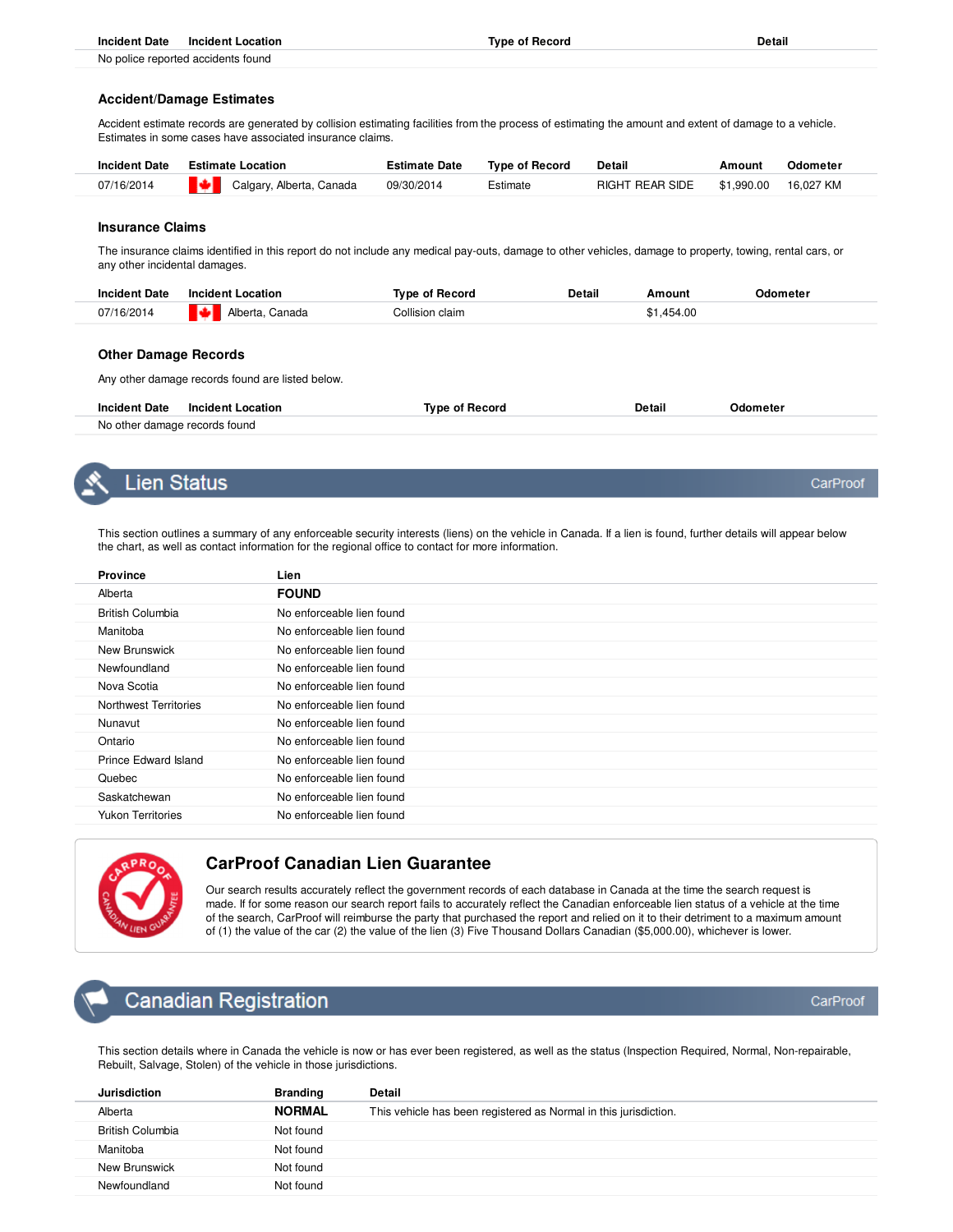| <b>Jurisdiction</b>          | <b>Branding</b> | <b>Detail</b> |
|------------------------------|-----------------|---------------|
| Nova Scotia                  | Not found       |               |
| <b>Northwest Territories</b> | Not found       |               |
| Nunavut                      | Not found       |               |
| Ontario                      | Not found       |               |
| Prince Edward Island         | Not found       |               |
| Quebec                       | Not found       |               |
| Saskatchewan                 | Not found       |               |
| <b>Yukon Territories</b>     | Not found       |               |
|                              |                 |               |

# **Stolen Vehicle Check**

This section outlines data from the Canadian Police Information Centre (CPIC), which is operated by the RCMP under the stewardship of National Police Services, on behalf of the Canadian law enforcement community.

#### **Stolen Vehicle Check**

Not declared stolen.

# **Import Records**

If the vehicle was imported into Canada or the U.S., you will find details below.

#### **Import Records**

No vehicle import records found

# **United States Vehicle History**

In addition to comprehensive vehicle history from across Canada, CarProof also thoroughly searches the United States for any details. If the vehicle had any events in the U.S., you will find them below. Details about accidents, collision and damage, or any import records will appear in those other sections of your report.



| <b>Item Checked</b> | Result | <b>Item Checked</b>           | Result    | <b>Item Checked</b>      | Result    |
|---------------------|--------|-------------------------------|-----------|--------------------------|-----------|
| Abandoned           | No     | <b>Accident Data</b>          | <b>No</b> | <b>Corrected Title</b>   | No        |
| Damaged             | No     | <b>Driver Education</b>       | <b>No</b> | <b>Duplicate Title</b>   | <b>No</b> |
| Emission / Safety   | No     | Fire Damage                   | No        | Fire Damage Incident     | No        |
| Frame Damage        | No     | Government Use                | <b>No</b> | <b>Grey Market</b>       | <b>No</b> |
| Hail Damage         | No     | Insurance Loss                | <b>No</b> | Junk                     | <b>No</b> |
| Lease               | No     | Lemon / Manufacturer Buy-back | No.       | Lien                     | <b>No</b> |
| Livery Use          | No     | Major Damage                  | No        | NHTSA Crash Test Vehicle | <b>No</b> |
| Odometer Problem    | No     | Police Use                    | <b>No</b> | Rebuilt/Rebuildable      | <b>No</b> |
| Rental / Fleet      | No     | Repossessed                   | <b>No</b> | Salvage                  | No        |
| Salvage Auction     | No     | Storm Area Registration/Title | No.       | Taxi                     | No.       |
| Theft               | No     | <b>Water Damage</b>           | No.       |                          |           |

# **Other Records**

CarProof searches many other data providers for vehicle details, and if there are any records found, the balance will appear in this section.

# ((SiriusXM))

| Date       | <b>Address</b>           | Data Source      | Detail                   | Odometer  |
|------------|--------------------------|------------------|--------------------------|-----------|
|            | $\bigcup$ Canada         | <b>Sirius XM</b> | Satellite radio equipped |           |
| 08/18/2014 | Calgary, Alberta, Canada | Service Facility | Service Record           | 13.227 KM |
| 08/27/2014 | Calgary, Alberta, Canada | Service Facility | Service Record           | 14.903 KM |

CarProof

CarProof

CarProof

CarProof